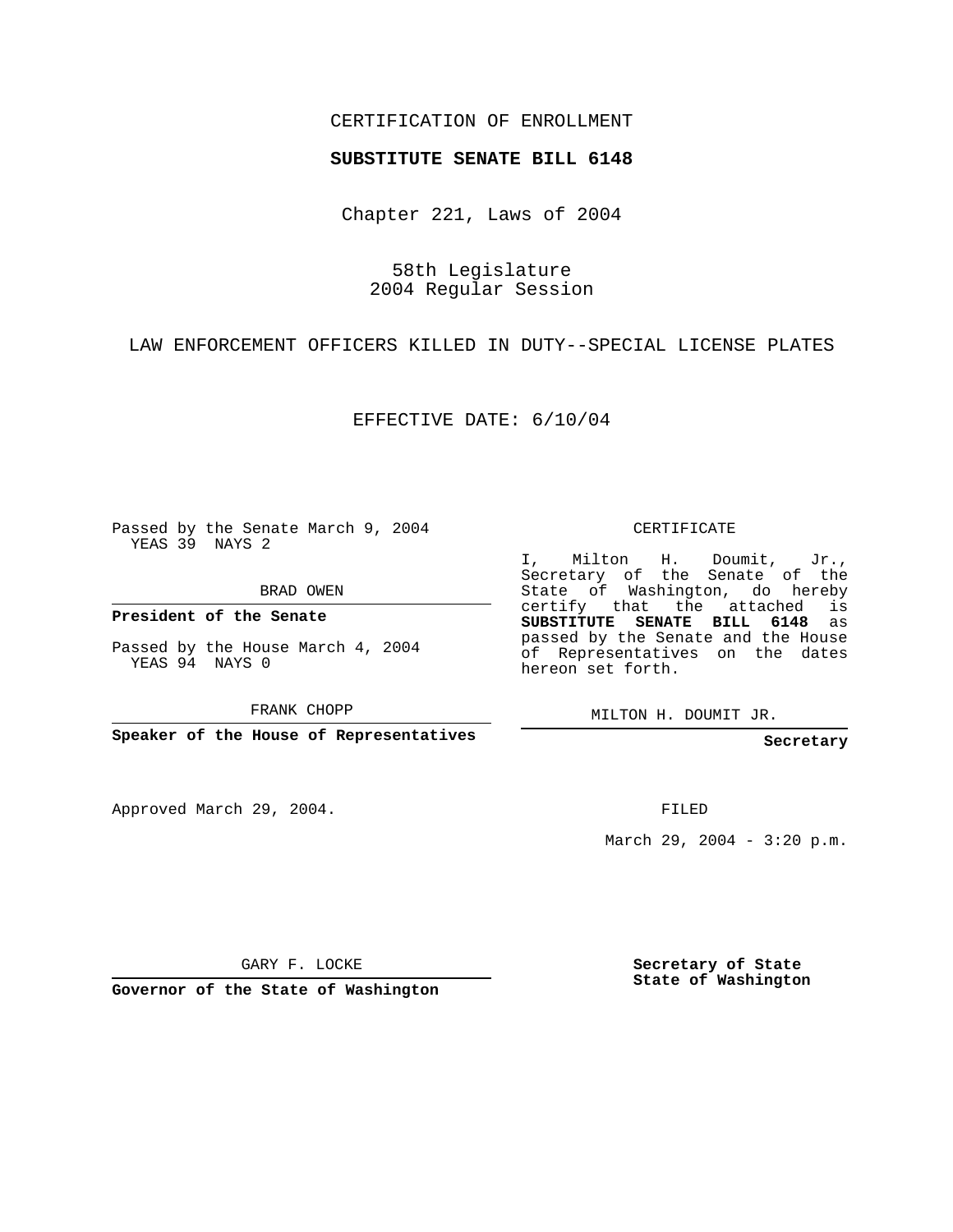## **SUBSTITUTE SENATE BILL 6148** \_\_\_\_\_\_\_\_\_\_\_\_\_\_\_\_\_\_\_\_\_\_\_\_\_\_\_\_\_\_\_\_\_\_\_\_\_\_\_\_\_\_\_\_\_

\_\_\_\_\_\_\_\_\_\_\_\_\_\_\_\_\_\_\_\_\_\_\_\_\_\_\_\_\_\_\_\_\_\_\_\_\_\_\_\_\_\_\_\_\_

AS AMENDED BY THE HOUSE

Passed Legislature - 2004 Regular Session

## **State of Washington 58th Legislature 2004 Regular Session**

**By** Senate Committee on Highways & Transportation (originally sponsored by Senators Haugen, Horn, Brandland, Esser, Oke, Eide, Winsley and Hewitt)

READ FIRST TIME 01/23/04.

 AN ACT Relating to special license plates to honor law enforcement officers in Washington killed in the line of duty; amending RCW 46.16.313 and 46.16.316; and adding new sections to chapter 46.16 RCW.

BE IT ENACTED BY THE LEGISLATURE OF THE STATE OF WASHINGTON:

 NEW SECTION. **Sec. 1.** A new section is added to chapter 46.16 RCW to read as follows:

 (1) The legislature recognizes that the law enforcement memorial license plate has been reviewed by the special license plate review board as specified in chapter 196, Laws of 2003, and was found to fully comply with all provisions of chapter 196, Laws of 2003.

 (2) The department shall issue a special license plate displaying a symbol, approved by the special license plate review board, honoring law enforcement officers in Washington killed in the line of duty. The special license plate may be used in lieu of regular or personalized license plates for vehicles required to display one or two vehicle license plates, excluding vehicles registered under chapter 46.87 RCW, upon the terms and conditions established by the department.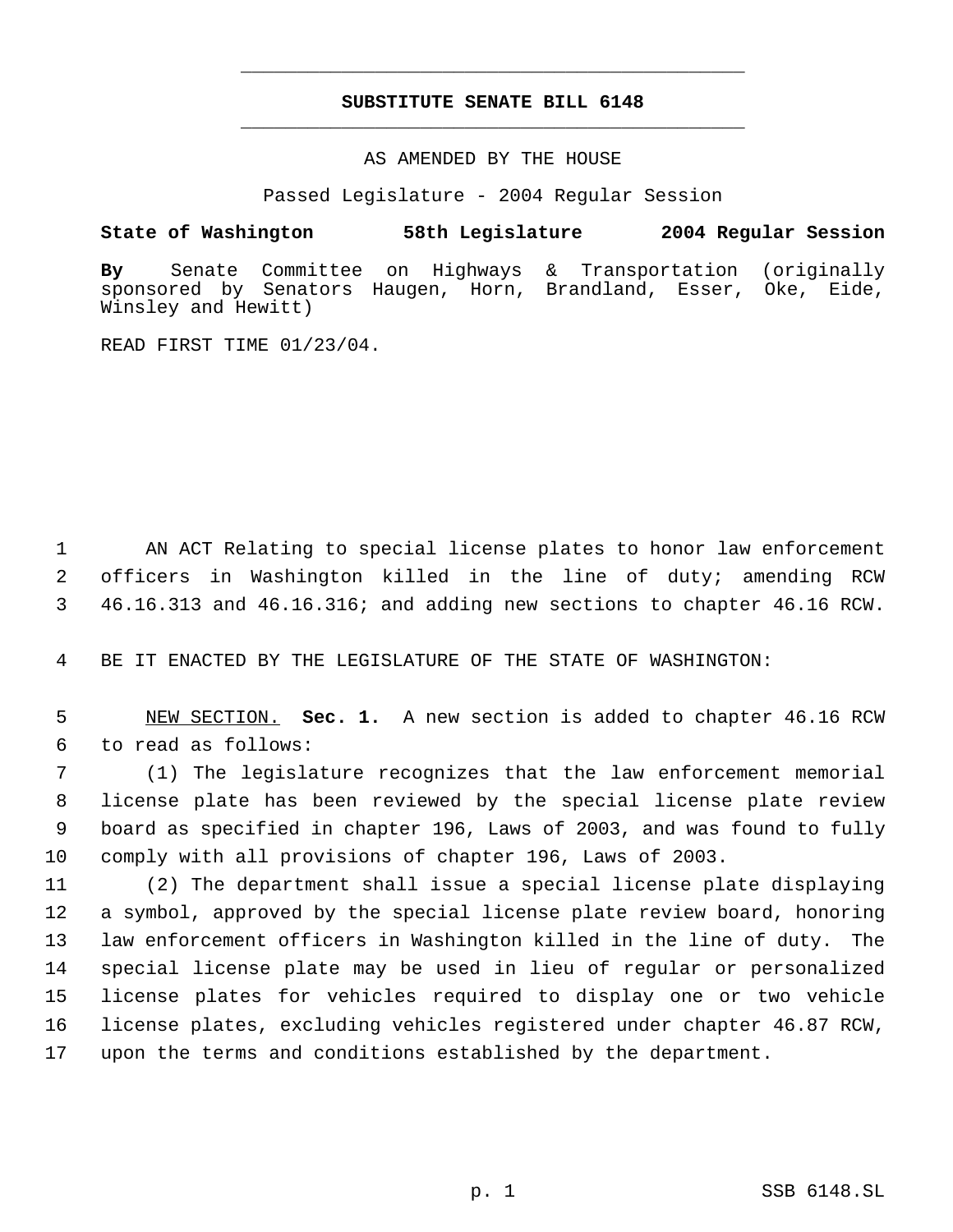NEW SECTION. **Sec. 2.** A new section is added to chapter 46.16 RCW to read as follows:

 "Law enforcement memorial license plates" means license plates issued under section 1 of this act that display a symbol honoring law enforcement officers in Washington killed in the line of duty.

 **Sec. 3.** RCW 46.16.313 and 1997 c 291 s 8 are each amended to read as follows:

 (1) The department may establish a fee for each type of special license plates issued under RCW 46.16.301(1) (a), (b), or (c), as existing before amendment by section 5, chapter 291, Laws of 1997, in an amount calculated to offset the cost of production of the special license plates and the administration of this program. Until December 31, 1997, the fee shall not exceed thirty-five dollars, but effective with vehicle registrations due or to become due on January 1, 1998, the department may adjust the fee to no more than forty dollars. This fee is in addition to all other fees required to register and license the vehicle for which the plates have been requested. All such additional special license plate fees collected by the department shall be deposited in the state treasury and credited to the motor vehicle fund.

 (2) Until December 31, 1997, in addition to all fees and taxes required to be paid upon application, registration, and renewal registration of a motor vehicle, the holder of a collegiate license plate shall pay a fee of thirty dollars. The department shall deduct an amount not to exceed two dollars of each fee collected under this subsection for administration and collection expenses incurred by it. The remaining proceeds, minus the cost of plate production, shall be remitted to the custody of the state treasurer with a proper identifying detailed report. The state treasurer shall credit the funds to the appropriate collegiate license plate fund as provided in RCW 28B.10.890.

 (3) Effective with vehicle registrations due or to become due on January 1, 1998, in addition to all fees and taxes required to be paid upon application and registration of a motor vehicle, the holder of a collegiate license plate shall pay an initial fee of forty dollars. The department shall deduct an amount not to exceed twelve dollars of each fee collected under this subsection for administration and collection expenses incurred by it. The remaining proceeds shall be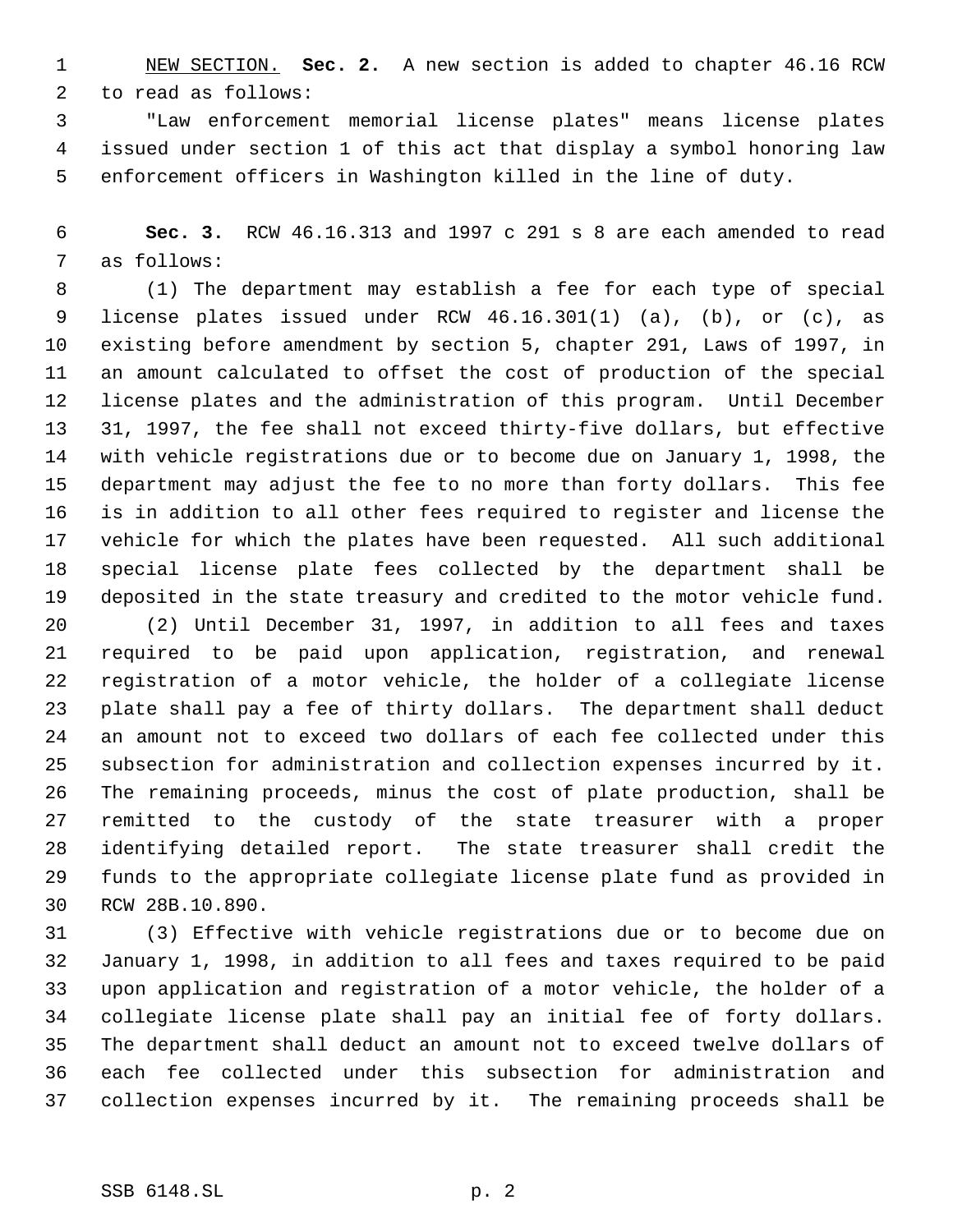remitted to the custody of the state treasurer with a proper identifying detailed report. The state treasurer shall credit the funds to the appropriate collegiate license plate fund as provided in RCW 28B.10.890.

 (4) Effective with annual renewals due or to become due on January 1, 1999, in addition to all fees and taxes required to be paid upon renewal of a motor vehicle registration, the holder of a collegiate license plate shall pay a fee of thirty dollars. The department shall deduct an amount not to exceed two dollars of each fee collected under this subsection for administration and collection expenses incurred by it. The remaining proceeds shall be remitted to the custody of the state treasurer with a proper identifying detailed report. The state treasurer shall credit the funds to the appropriate collegiate license plate fund as provided in RCW 28B.10.890.

 (5) In addition to all fees and taxes required to be paid upon application and registration of a motor vehicle, the holder of a special baseball stadium license plate shall pay an initial fee of forty dollars. The department shall deduct an amount not to exceed twelve dollars of each fee collected under this subsection for administration and collection expenses incurred by it. The remaining proceeds, minus the cost of plate production, shall be distributed to a county for the purpose of paying the principal and interest payments on bonds issued by the county to construct a baseball stadium, as defined in RCW 82.14.0485, including reasonably necessary preconstruction costs, while the taxes are being collected under RCW 82.14.360. After this date, the state treasurer shall credit the funds to the state general fund.

 (6) Effective with annual renewals due or to become due on January 1, 1999, in addition to all fees and taxes required to be paid upon renewal of a motor vehicle registration, the holder of a special baseball stadium license plate shall pay a fee of thirty dollars. The department shall deduct an amount not to exceed two dollars of each fee collected under this subsection for administration and collection expenses incurred by it. The remaining proceeds shall be distributed to a county for the purpose of paying the principal and interest payments on bonds issued by the county to construct a baseball stadium, as defined in RCW 82.14.0485, including reasonably necessary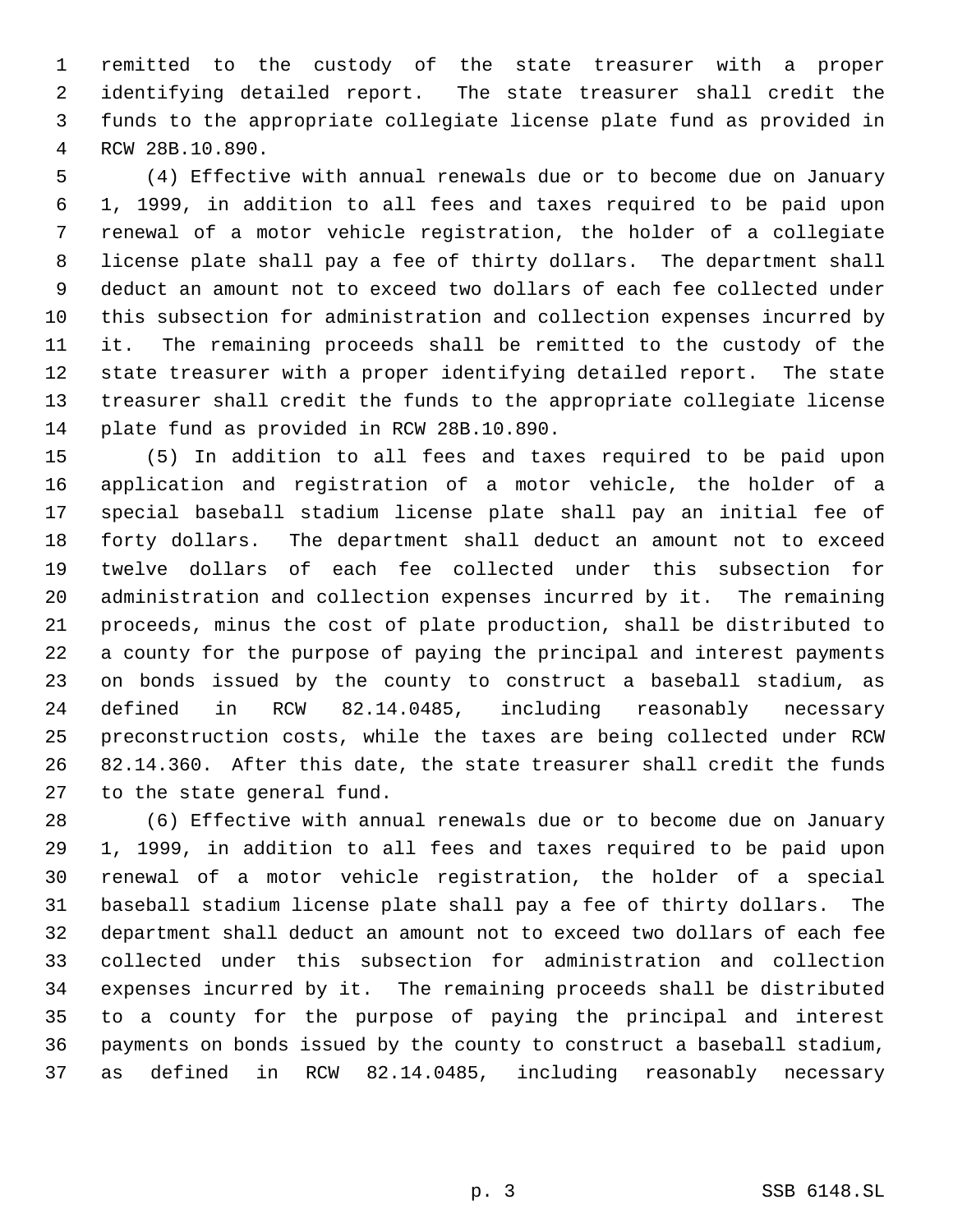preconstruction costs, while the taxes are being collected under RCW 82.14.360. After this date, the state treasurer shall credit the funds to the state general fund.

 (7) Effective with vehicle registrations due or to become due on January 1, 2005, in addition to all fees and taxes required to be paid upon application and registration of a vehicle, the holder of a "law enforcement memorial" license plate shall pay an initial fee of forty dollars. The department shall deduct an amount not to exceed twelve 9 dollars of each fee collected under this subsection for administration 10 and collection expenses incurred by it. The remaining proceeds shall be remitted to the custody of the state treasurer with a proper identifying detailed report. Pursuant to RCW 46.16.755, the state 13 treasurer shall credit the proceeds to the motor vehicle account until the department determines that the state has been reimbursed for the cost of implementing the law enforcement memorial special license 16 plate. Upon the determination by the department that the state has been reimbursed, the treasurer shall credit the proceeds to the law enforcement memorial account established under section 4 of this act.

 (8) Effective with annual renewals due or to become due on January 1, 2006, in addition to all fees and taxes required to be paid upon renewal of a vehicle registration, the holder of a "law enforcement memorial" license plate shall, upon application, pay a fee of thirty 23 dollars. The department shall deduct an amount not to exceed two dollars of each fee collected under this subsection for administration and collection expenses incurred by it. The remaining proceeds shall be remitted to the custody of the state treasurer with a proper 27 identifying detailed report. Pursuant to RCW 46.16.755, the state treasurer shall credit the proceeds to the motor vehicle account until the department determines that the state has been reimbursed for the cost of implementing the law enforcement memorial special license 31 plate. Upon the determination by the department that the state has been reimbursed, the treasurer shall credit the proceeds to the law enforcement memorial account established under section 4 of this act.

 NEW SECTION. **Sec. 4.** A new section is added to chapter 46.16 RCW to read as follows:

 (1) The law enforcement memorial account is created in the custody of the state treasurer. Upon the department's determination that the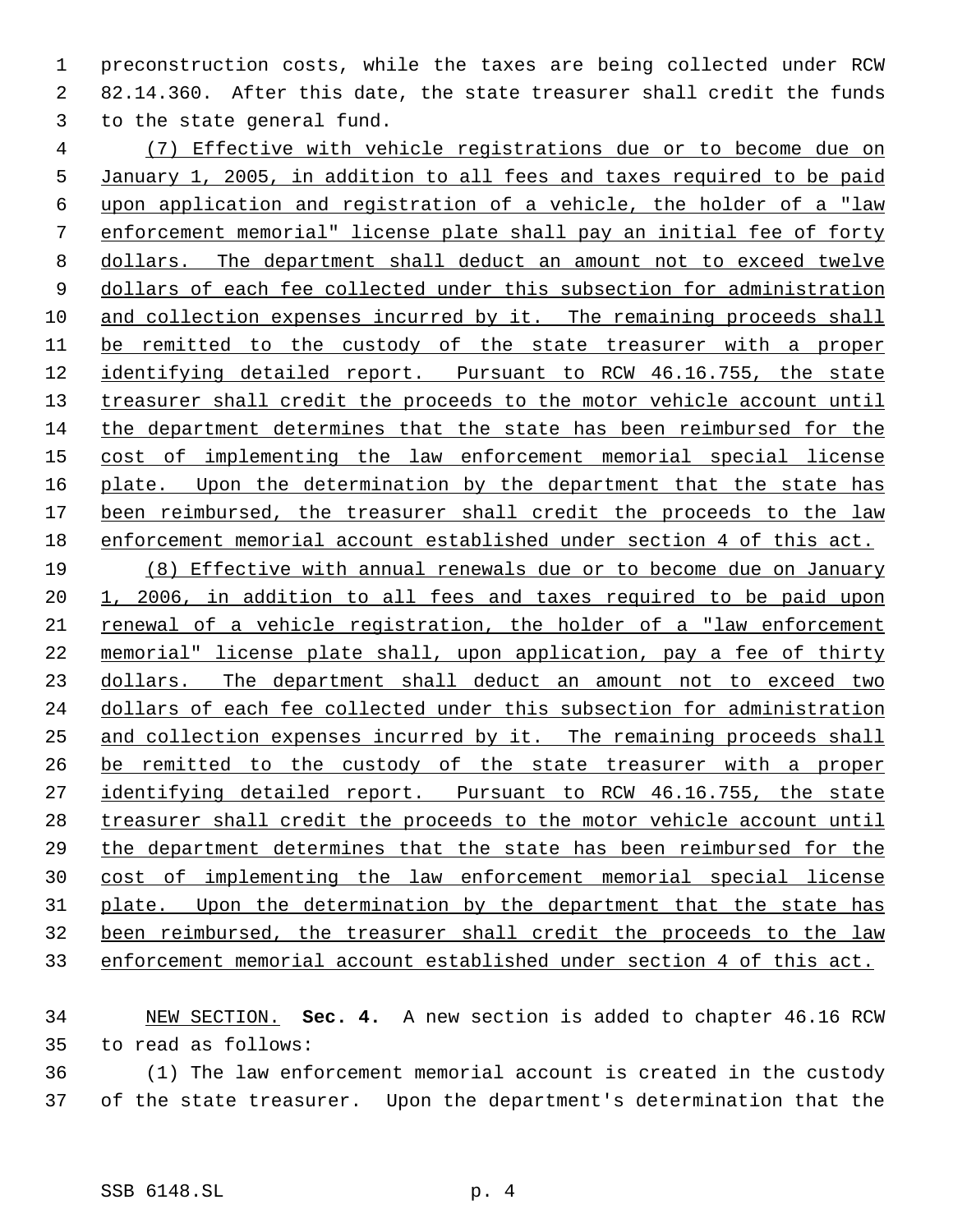state has been reimbursed for the cost of implementing the law enforcement memorial special license plate, all receipts, except as provided in RCW 46.16.313 (7) and (8), from law enforcement memorial license plates must be deposited into the account. Only the director of the department of licensing or the director's designee may authorize expenditures from the account. The account is subject to allotment procedures under chapter 43.88 RCW, but an appropriation is not required for expenditures.

 (2) Funds in the account must be disbursed subject to the following conditions and limitations:

 (a) Pursuant to the requirements set out in RCW 46.16.765 the department must contract with a qualified nonprofit organization to provide support and assistance to survivors and families of law enforcement officers in Washington killed in the line of duty and to organize, finance, fund, construct, utilize, and maintain a memorial on the state capitol grounds to honor those fallen officers.

 (b) For the purposes of this section, a "qualified nonprofit organization" means a not-for-profit corporation incorporated and operating exclusively in Washington that has received a determination 20 of tax exempt status under section  $501(c)(3)$  of the federal internal revenue code. The organization must have been established for the express purposes of providing support and assistance to the survivors and families of law enforcement officers in Washington killed in the line of duty and to organize, finance, fund, construct, utilize, and maintain a memorial on the state capitol grounds to honor those fallen officers.

 (c) The qualified nonprofit must meet all requirements set out in RCW 46.16.765.

 **Sec. 5.** RCW 46.16.316 and 1997 c 291 s 10 are each amended to read as follows:

Except as provided in RCW 46.16.305:

 (1) When a person who has been issued a special license plate or plates under section 1 of this act or RCW 46.16.301 as it existed before amendment by section 5, chapter 291, Laws of 1997, sells, trades, or otherwise transfers or releases ownership of the vehicle upon which the special license plate or plates have been displayed, he or she shall immediately report the transfer of such plate or plates to